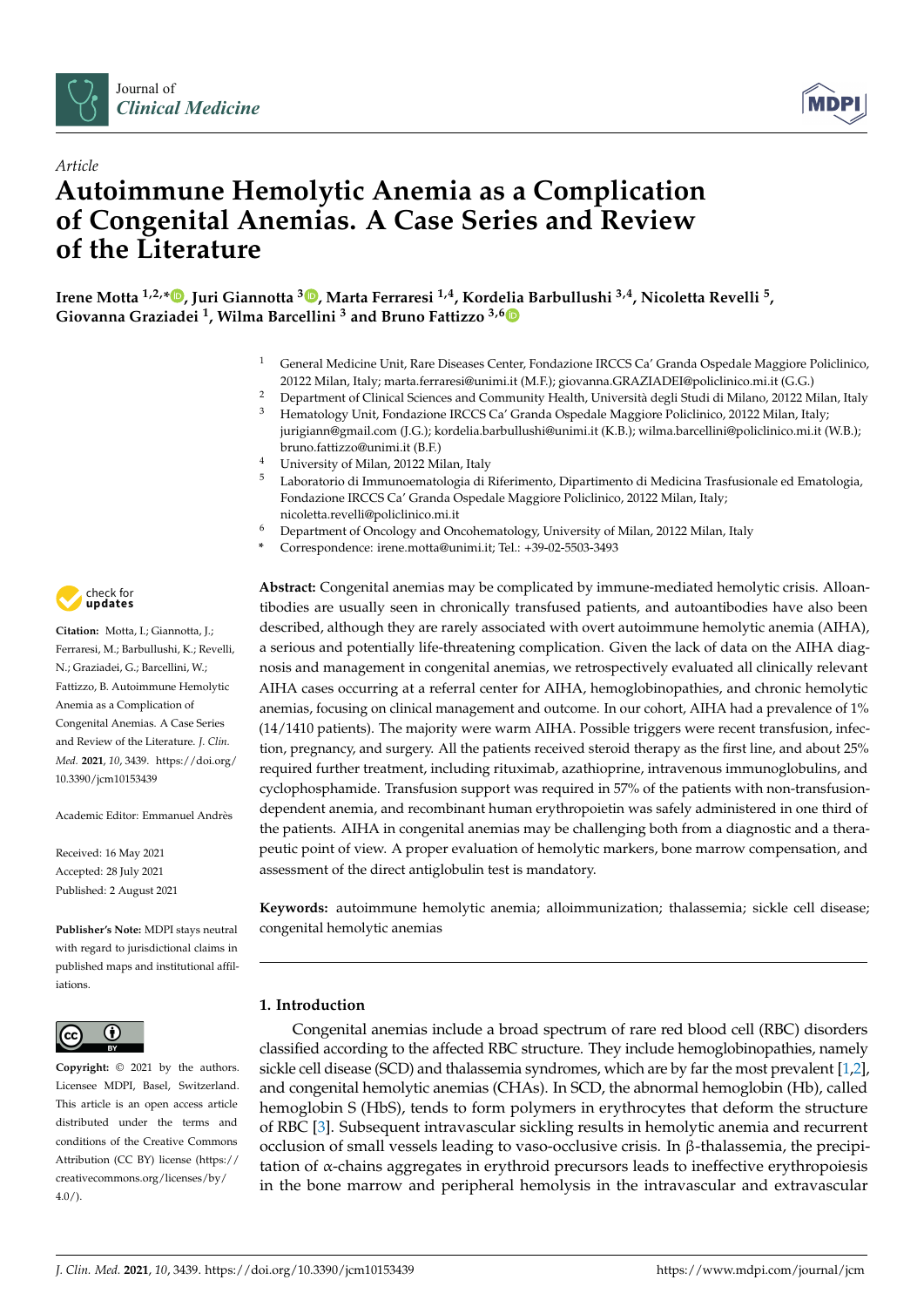compartments. Consequent anemia and hypoxia stimulate erythroid precursor proliferation in the medullary and extramedullary compartments [\[2\]](#page-9-1). CHAs are heterogeneous conditions, with either dominant, recessive, or X-linked inheritance, exhibiting a clinical course ranging from mild fully compensated anemia to chronic severe hemolysis. They include defects of erythrocyte membrane proteins, red cell enzymes, and disorders due to defective erythropoiesis.

In the most severe forms of all these disorders, transfusions and iron chelation are currently the main treatment strategy  $[4-8]$  $[4-8]$ . The chronic course of both hemoglobinopathies and CHAs may be complicated by the abrupt drop of Hb values due to several causes, including increased destruction/sequestration (i.e., hemolytic crisis) and reduced/inhibited erythropoiesis (i.e., aplastic crisis). The latter recognizes various triggers, particularly parvovirus B19 infection [\[9\]](#page-9-5), while the former is mainly immune-mediated. In particular, alloantibodies (alloAbs) are usually seen in chronically transfused patients and may cause severe transfusion reactions. Autoantibodies (autoAbs) have also been described, although they are rarely associated with overt autoimmune hemolytic anemia (AIHA). Autoimmunity may occur through several mechanisms, including modification of RBC membrane antigens, molecular mimicry, hidden epitopes spreading, and innocent bystander destruction [\[10\]](#page-9-6). Finally, both the increased destruction and impaired erythropoiesis may coexist when the autoimmune attack is directed against erythrocyte precursors [\[11,](#page-9-7)[12\]](#page-9-8). Given the lack of data on the AIHA diagnosis and management in congenital anemias, we retrospectively evaluated all the clinically relevant AIHA cases that occurred at our hospital, a referral center for AIHA, hemoglobinopathies, and CHAs, focusing on clinical management and outcome. A review of the available literature is also provided.

#### **2. Materials and Methods**

We retrospectively collected clinical, laboratory, and treatment data from electronic medical records of the patients with congenital anemias followed at Fondazione IRCCS Ca' Granda Ospedale Maggiore Policlinico who developed AIHA over a period of 20 years, between January 1991 and December 2020. The patients belonged to a cohort of 1410 followed at the Hematology Unit and the Rare Diseases Center of Fondazione IRCCS Ca' Granda Ospedale Maggiore Policlinico, Milan, Italy, including 410 non-transfusion-dependent thalassemia (NTDT), 260 transfusion-dependent thalassemia (TDT), 190 SCD and sickle thalassemia, and 550 CHA cases, namely hereditary spherocytosis (HS), stomatocytosis (HSt), elliptocytosis (HE), and enzymopathies (mainly including pyruvate kinase deficiency). Direct and indirect antiglobulin test (DAT and IAT) results were revised by an experienced immune hematologist, and the diagnosis of AIHA was made according to international guidelines [\[13\]](#page-9-9). Reticulocyte count was collected when available, and the bone marrow responsiveness index (BMRI) was calculated according to the formula "absolute reticulocyte count  $\times$  patient's Hb/normal Hb" using a cutoff of 121 to discriminate well-compensated hemolytic anemia from an ineffective response [\[14\]](#page-9-10).

Response to AIHA therapy was defined as complete response (CR) (Hb  $> 12 \text{ g}/dL$  and normalization of all hemolytic markers), partial response (PR) (Hb  $> 10 \text{ g}/dL$  or at least  $2 g/dL$  increase in Hb, and no transfusion requirement) [\[15](#page-9-11)[,16\]](#page-9-12), and no response (NR).

The study was approved by the ethical review committee of the coordinating center "Comitato Etico Milano Area 2" and was carried out according to the principles established by the Declaration of Helsinki. A literature review by searching for the terms "congenital anemia", "thalassemia", "sickle cell disease", "hereditary spherocytosis", "hereditary elliptocytosis", "autoimmune hemolytic anemia", "auto-antibodies" in indexed articles in MEDLINE via PubMed and the National Library of Medicine in the last 50 years was performed.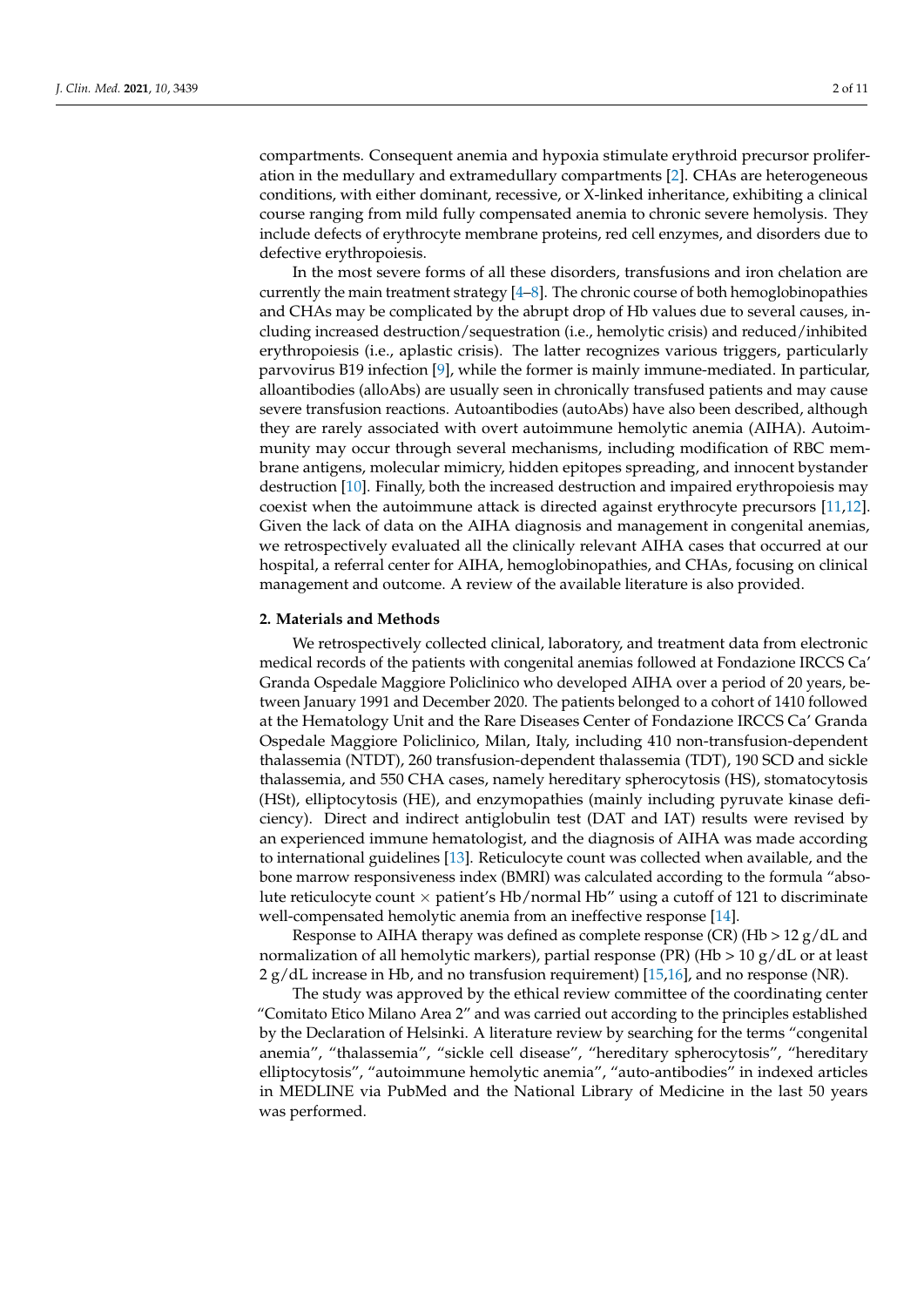### **3. Results**

#### *3.1. AIHA in the Congenital Anemias Cohort*

AIHA complicated the clinical course of 14 (1%) patients regularly followed for congenital anemias, including nine β-thalassemia (mainly non-transfusion-dependent, *n* = 7), two SCD/β-thalassemia, one SCD, one HS, and one HE patients. Table [1](#page-3-0) shows the main clinical laboratory findings collected during the AIHA episode. The median Hb values dropped from 9.5  $g/dL$  to 5.9  $g/dL$  during the AIHA crisis, with a significant increase in LDH. Reticulocyte response (i.e., BMRI > 121) was adequate to Hb levels in 7/11  $(64%)$  of the evaluated subjects. AIHA cases were classified as warm ( $n = 11$ , of whom four were fixing complement), cold (*n* = 2), and DAT-negative (*n* = 1, patient #4, diagnosed after the exclusion of other causes of hemolysis and steroid response). Of note, eight patients exhibited anti-RBC alloAbs along with autoAbs. We were not able to identify a trigger in all the events; however, possible triggers were recent transfusion (*n* = 5), infection (*n* = 3), pregnancy (*n* = 2), and surgery (*n* = 1). All the patients received steroid therapy as the first-line, but the second- and third-line treatments were necessary in four (28.5%) and two (14%) patients, respectively, and included rituximab (*n* = 2), azathioprine (*n* = 2), intravenous immunoglobulins (*n* = 1), and cyclophosphamide (*n* = 1). Transfusion support was required in eight patients (57%) with non-transfusion-dependent congenital anemia, and recombinant human erythropoietin (rhEPO) was safely administered in five patients (36%). Hydroxycarbamide (HU) for the underlying condition was given to four patients during the acute event to obtain a reduction in transfusion requirements, while one was already on chronic treatment. On the whole, four CR, seven PR, and three NR were registered, with the median time to response of 2.5 months (range, 0.5–11). Notably, one HE (#2) and two TDT (patients ##3 and 5) subjects experienced more than one AIHA episode, and one patient (#14) died during acute AIHA because of underlying liver failure.

#### *3.2. Literature Review*

The data available in the literature on RBC autoAb/AIHA occurrence in congenital anemias are summarized in Tables [2](#page-6-0) and [3](#page-7-0) and mainly derive from retrospective studies, case series, or case reports on thalassemia and SCD. Most studies are focused on alloAbs in transfused patients and report the presence of autoAbs in this context. Notably, all the reports except for one in β-thalassemia [\[17\]](#page-10-0) evaluated the frequency of autoAbs rather than that of AIHA. Finally, only one study from our group evaluated the presence of autoAbs in HS, by using the more sensitive mitogen-stimulated DAT [\[11](#page-9-7)[,18\]](#page-10-1).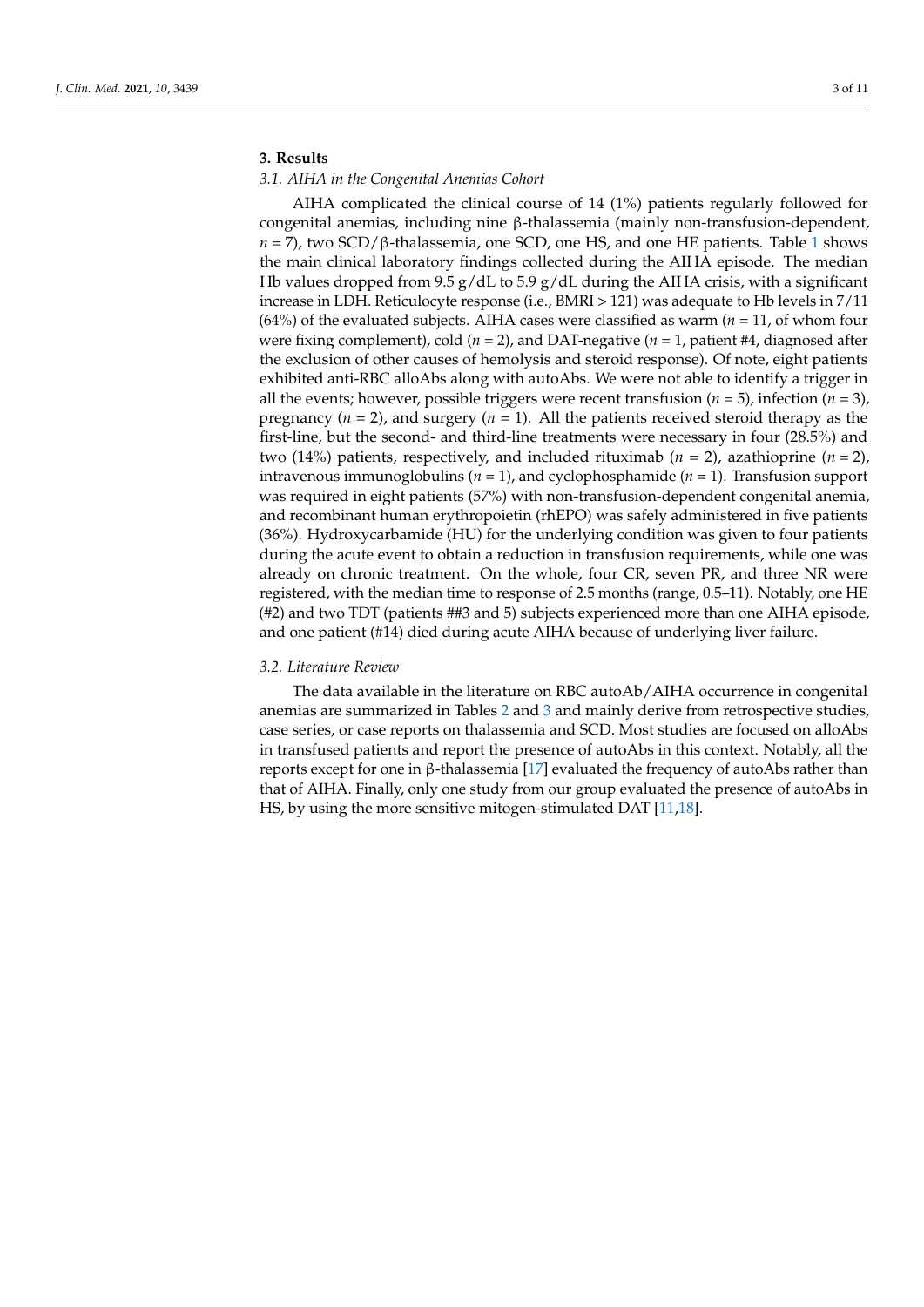| ID                          | Age (Years)/<br><b>Sex Category</b> | Underlying CHA,<br>Spleen status    | Usual Hb<br>Values (g/dL) | Year of AIHA<br>Occurrence | Trigger                                    | Hb Nadir during<br>AIHA (g/dL) | LDH (U/L) (xULN),<br>$UB$ (mg/dL)       | ARC $(\times 10^9$ /L),<br><b>BMRI</b> | sEPO<br>(U/L)      | <b>DAT Positivity</b>    | <b>Treatments</b>                                                                                                                                                                                                    | Response at Last Crisis, Time<br>to Restore Usual Hb Values |
|-----------------------------|-------------------------------------|-------------------------------------|---------------------------|----------------------------|--------------------------------------------|--------------------------------|-----------------------------------------|----------------------------------------|--------------------|--------------------------|----------------------------------------------------------------------------------------------------------------------------------------------------------------------------------------------------------------------|-------------------------------------------------------------|
|                             | 26/F                                | HS                                  | 9                         | 2018                       |                                            | 6.3                            | $430(2)$ ,<br>4.3                       | 230;<br>104                            | 50                 | $\mathsf{C}$             | IV mPDN 1 mg/kg/day, folic acid, vitamin B12, oral iron                                                                                                                                                              | PR,<br>15 days                                              |
| 2                           | 81/M                                | $\rm{HE}$                           | 11                        | 2008, 2009, 2010           |                                            | 7.3                            | $530(2)$ ,<br>1.74                      | 310;<br>141                            | 27.3               | IgG                      | IV mPDN 500 mg for 2 days, then 2 mg/kg/day, rhEPO, folic acid                                                                                                                                                       | PR,<br>1.5 months                                           |
| $\mathcal{Z}$               | 50/F                                | TDT,<br>splenectomy                 | $\,$ 8 $\,$               | 1991, 2003, 2008           | $\sim$                                     | NA                             | NA                                      | NA                                     | NA                 | IgG                      | Oral PDN, azathioprine, cyclophosphamide                                                                                                                                                                             | PR, NA                                                      |
|                             | 30/F                                | <b>NTDT</b>                         | 10                        | 2007                       | Pregnancy                                  | $\overline{4}$                 | NA                                      | <b>NA</b>                              | NA                 | NA, alloAb+              | IV mPDN, rhEPO, transfusions (HU for NTDT)                                                                                                                                                                           | PR,<br>>3 months                                            |
| - 5                         | 50/M                                | <b>TDT</b>                          | 10                        | 2009, 2012                 | $\sim$                                     | NA                             | NA                                      | NA                                     | NA                 | IgG                      | Oral PDN, azathioprine                                                                                                                                                                                               | CR, NA                                                      |
|                             | 49/M                                | <b>NTDT</b><br>splenectomy          | 9.5                       | 2013                       |                                            | 7.6                            | $559(2.5)$ ,<br>2.46                    | 396;<br>188                            | NA                 | IgG+C, AlloAb+           | Oral PDN 5 mg/day, folic acid (HU for NTDT)                                                                                                                                                                          | CR,<br>11 months                                            |
| 7                           | 33/F                                | <b>NTDT</b>                         | 9.5                       | 2018                       | Pregnancy and<br>transfusion               | 5.1                            | $599(2)$ ,<br>1.73                      | 439;<br>160                            | 96.8               | IgG+C, alloAb+           | IV mPDN 1 mg/kg/day, folic acid, transfusions                                                                                                                                                                        | PR,<br>2 months                                             |
| 8                           | 43/F                                | NTDT,<br>splenectomy                | $12\,$                    | 2018                       | Transfusion,<br>pielonephritis             | 6.3                            | $510(2)$ ,<br>0.83                      | 392;<br>174                            | NA                 | IgG+C,<br>alloAb+        | IV mPDN 1.5 mg/kg/day, rituximab 375 mg/s.m., folic acid,<br>vitamin B12 (HU for NTDT)                                                                                                                               | PR,<br>>3 months                                            |
| $\mathbf{Q}$                | 67/M                                | $\beta$ -thal trait                 | 9.5                       | 2019                       |                                            | 6.9                            | 227 (1.06), 1.28                        | 7;<br>$\overline{3}$                   | 173                | IgG, alloAb+             | Oral PDN 0.6 mg/kg/day, rhEPO, folic acid, vitamin B12,<br>transfusions                                                                                                                                              | $\rm{NR}$                                                   |
| 10                          | 24/F                                | <b>NTDT</b>                         | 8.5                       | 2019                       |                                            | 5.6                            | $601(2.8)$ ,<br>4.31                    | 246;<br>98                             | NA                 | IgG, alloAb+             | Oral PDN 0.5 mg/kg/day, folic acid, transfusions                                                                                                                                                                     | $\rm{NR}$                                                   |
| 11                          | 54/M                                | <b>NTDT</b>                         | 9.5                       | 2019                       |                                            | 2.3                            | $1378(6.4)$ ,<br>4.06                   | 30;<br>$\overline{4}$                  | NA                 | C, alloAb+               | IV mPDN 1.5 mg/kg/day + high-dose boli 1 g/day for 3 days,<br>IVIG, rituximab 375 mg/s.m., rhEPO, folic acid, vitamin B12,<br>transfusions (HU for NTDT, imiglucerase for<br>$\beta$ -glucocerebrosidase deficiency) | CR,<br>4 months                                             |
| 12                          | 34/F                                | SCD                                 | 10.5                      | 2020                       | Surgery, infection,<br>transfusion         | 4.5                            | 4696 (21.9),<br>3.33                    | 436;<br>140                            | 3365               | IgG+C,<br>alloAb+        | IV mPDN 1 mg/kg/day, folic acid, vitamin B12, transfusions                                                                                                                                                           | CR,<br>2.5 months                                           |
| 13                          | 58/F                                | $SCD / \beta$ -thal,<br>splenectomy | 8                         | 2020                       | Start of chronic<br>transfusion<br>support | 6.3                            | $1235(5.7)$ ,<br>1.67                   | 668;<br>301                            | NA                 | $\rm{IgG}$               | IV mPDN 1.5 mg/kg/day, rhEPO, folic acid, transfusions (HU for<br>SCD/thal)                                                                                                                                          | PR,<br>20 days                                              |
| 14                          | 55/M                                | $SCD / \beta$ -thal                 | 8.5                       | 2020                       | Infection,<br>transfusion                  | $\overline{5}$                 | 791 (3.7),<br>33                        | 557;<br>174                            | 130                | IgG                      | IV mPDN 1 mg/kg/day, folic acid, transfusions                                                                                                                                                                        | NR, dead                                                    |
| Summary<br>median,<br>range | 49.5<br>24-81                       |                                     | 9.5<br>$8 - 12$           |                            |                                            | 5.9<br>$2.3 - 7.6$             | 599,<br>227-4696<br>2.46<br>$0.83 - 33$ | 392<br>$7 - 668$                       | 113.4<br>27.3-3365 | $\overline{\phantom{a}}$ |                                                                                                                                                                                                                      |                                                             |

Table 1. Characteristics and clinical management of the patients with congenital hemolytic anemias (CHAs) experiencing autoimmune hemolytic anemia (AIHA) referred to our institution.

<span id="page-3-0"></span>HS: hereditary spherocytosis, HE: hereditary elliptocytosis, TDT: transfusion-dependent thalassemia, NTDT: non-transfusion-dependent thalassemia, SCD: sickle cell disease, Hb: hemoglobin, LDH: lactate dehydrogenase, ULN: upper limit of normality, UB: unconjugated bilirubin, ARC: absolute reticulocyte count, sEPO: serum erythropoietin, DAT: direct antiglobulin test, C: complement, AlloAb: alloantibodies, IV: intravenous, mPDN: methylprednisolone, PR: partial response, rhEPO: recombinant human erythropoietin, NR: non-response, HU: hydroxycarbamide, PDN: prednisone, CR: complete response, IVIG: intravenous immunoglobulins.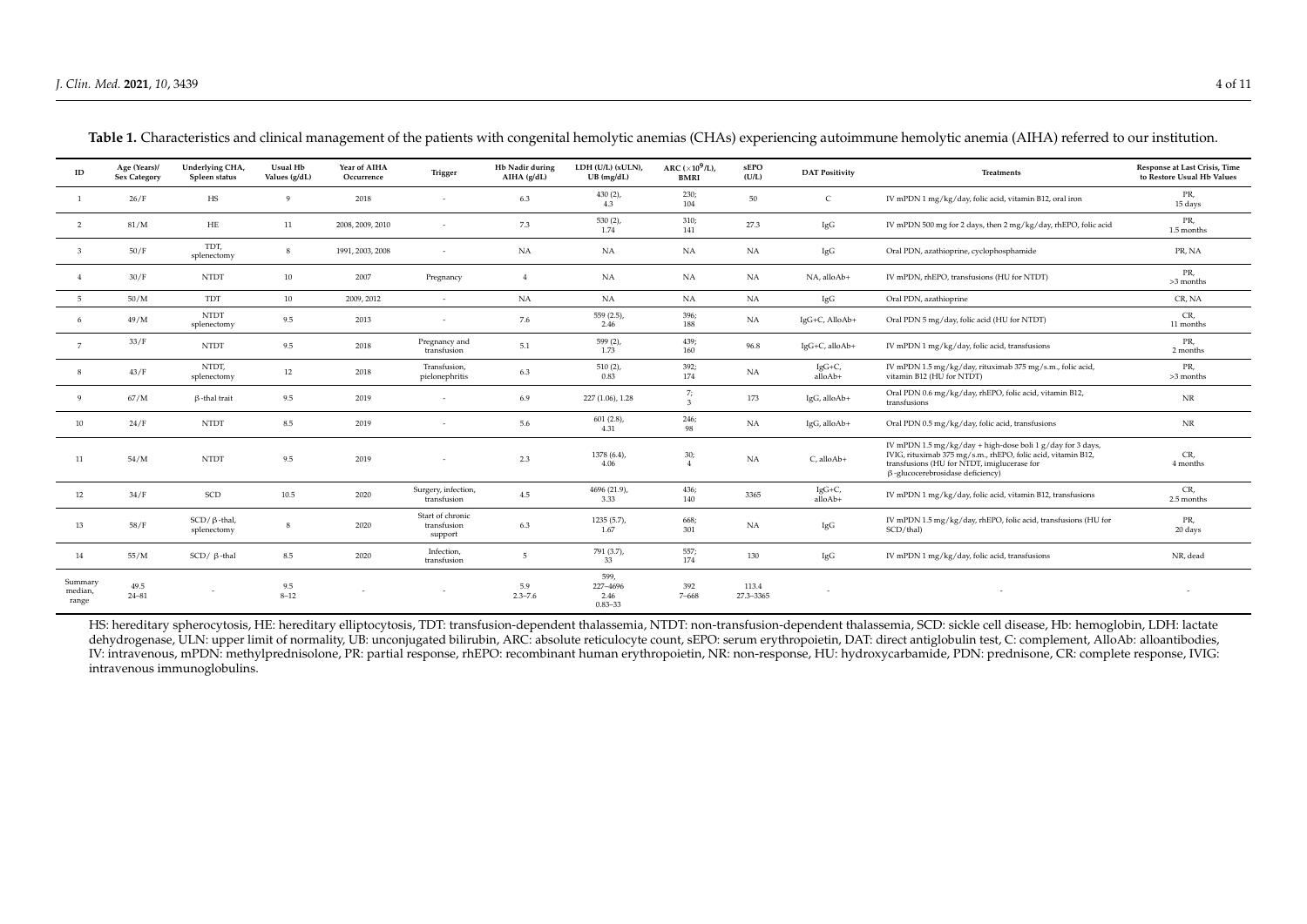Overall, autoAb frequency ranges from 1% to 28.2% in β-thalassemia [\[17](#page-10-0)[,19](#page-10-2)[–26\]](#page-10-3), from 0.8% to 42% in SCD [\[27](#page-10-4)[–30\]](#page-10-5), and reaches 61% in HS (likely due to more sensitive technique)  $[11]$ . Few data are available about the Ab type, with warm antibodies (IgG+) being reported in half of the DAT-positive cases, IgG+ complement (C)—in approximately one third of cases, and C+—in the remaining cases. Studies are consistent in identifying alloAbs, transfusion exposure, and splenectomy as risk factors for the development of autoAbs. Interestingly, only two observational studies and a few case reports evaluated clinically relevant AIHA, with the prevalence ranging from 1.8% to 6.4% [\[17](#page-10-0)[,28\]](#page-10-6). The majority of autoAbs were warm, with or without complement fixation. A recent longitudinal study by Khaled et al. showed that 25 subjects developed AIHA among 385 β-thalassemia pediatric patients [\[17\]](#page-10-0). All the patients were transfusion-dependent, and the frequency of AIHA was inversely proportional to the number of blood transfusions received. AIHA was triggered by vaccination in two patients and by *Mycoplasma pneumoniae* infection in another. This study also showed that splenectomy in DAT-positive subjects was associated with an increased risk of AIHA in thalassemic patients. Finally, considering the autoAb type, thalassemic patients with IgG+ and C+ DAT were at higher risk for clinically overt AIHA. Overall, most AIHA patients presented with severe anemia and all required therapy. First-line steroids were the most frequent strategy, associated with IVIG in some cases. The use of various cytotoxic/immunosuppressive drugs is described for refractory cases, including azathioprine, mycophenolate mofetil, cyclophosphamide, methotrexate, vincristine, anti-thymocyte globulin, and actinomycin D. Splenectomy was performed for AIHA in selected refractory cases [\[17](#page-10-0)[,31](#page-10-7)[,32\]](#page-10-8). The use of rhEPO has been reported only in one retrospective study [\[28\]](#page-10-6), and only one case of thalassemia with AIHA was successfully treated with rituximab [\[33\]](#page-10-9). Responses to various therapies are difficult to establish given the heterogeneity of treatments and the small number of patients in each report. Finally, across the various reports, two pediatric patients had a fatal outcome. These were one SCD case with both autoAbs and alloAbs who developed an over-hemolytic transfusion reaction [\[29\]](#page-10-10) and one β-thalassemia case who had received multiple lines of immunosuppressive therapies for AIHA (prednisone, cyclophosphamide, methotrexate, vincristine, anti-human lymphocyte globulin, and actinomycin D; splenectomy) and died due to infection [\[32\]](#page-10-8).

| Type of Study;<br>Objective of the Study                                                                            | Number of pts; Pediatric/Adult;<br><b>Sex</b> | <b>Main Findings</b>                                                                                                                                                                                                                                                                                                                                                                                                                                                                                                                                                                                                                                                                                                  |
|---------------------------------------------------------------------------------------------------------------------|-----------------------------------------------|-----------------------------------------------------------------------------------------------------------------------------------------------------------------------------------------------------------------------------------------------------------------------------------------------------------------------------------------------------------------------------------------------------------------------------------------------------------------------------------------------------------------------------------------------------------------------------------------------------------------------------------------------------------------------------------------------------------------------|
| Longitudinal study;<br>to identify predictive factors of AIHA<br>in patients with RBC autoAbs<br>$\lceil 17 \rceil$ | 385;<br>pediatric;<br>F 57.5%, M 42.5%        | Frequency of RBC autoAbs: 22.6%<br>AIHA: 6.4% of the entire population, 28.7% of<br>the subjects with RBC autoAbs<br>DAT: IgG+ 65.5%, IgG+ C+ 32.1%, IgM+ 0.2%<br>AIHA risk factor: prior alloimmunization, $\beta$ -TI,<br>$\overline{\phantom{a}}$<br>splenectomy, the first 72 transfusions, family<br>history of AIHA, presence of polyspecific<br>autoAbs, AB blood type<br>AIHA protective factor: transfusion with<br>phenotypic and leukoreduced blood<br>First-line treatment: prednisone 2 mg/kg/d<br>Second-line treatments: IV methylprednisolone<br>-<br>1000 mg/m <sup>2</sup> /day for three days ( $n = 5$ ),<br>azathioprine ( $n = 7$ ), mycophenolate mofetil<br>$(n = 4)$ , splenectomy $(n = 2)$ |

**Table 2.** Studies and case series/reports about RBC autoAbs/AIHA in thalassemia.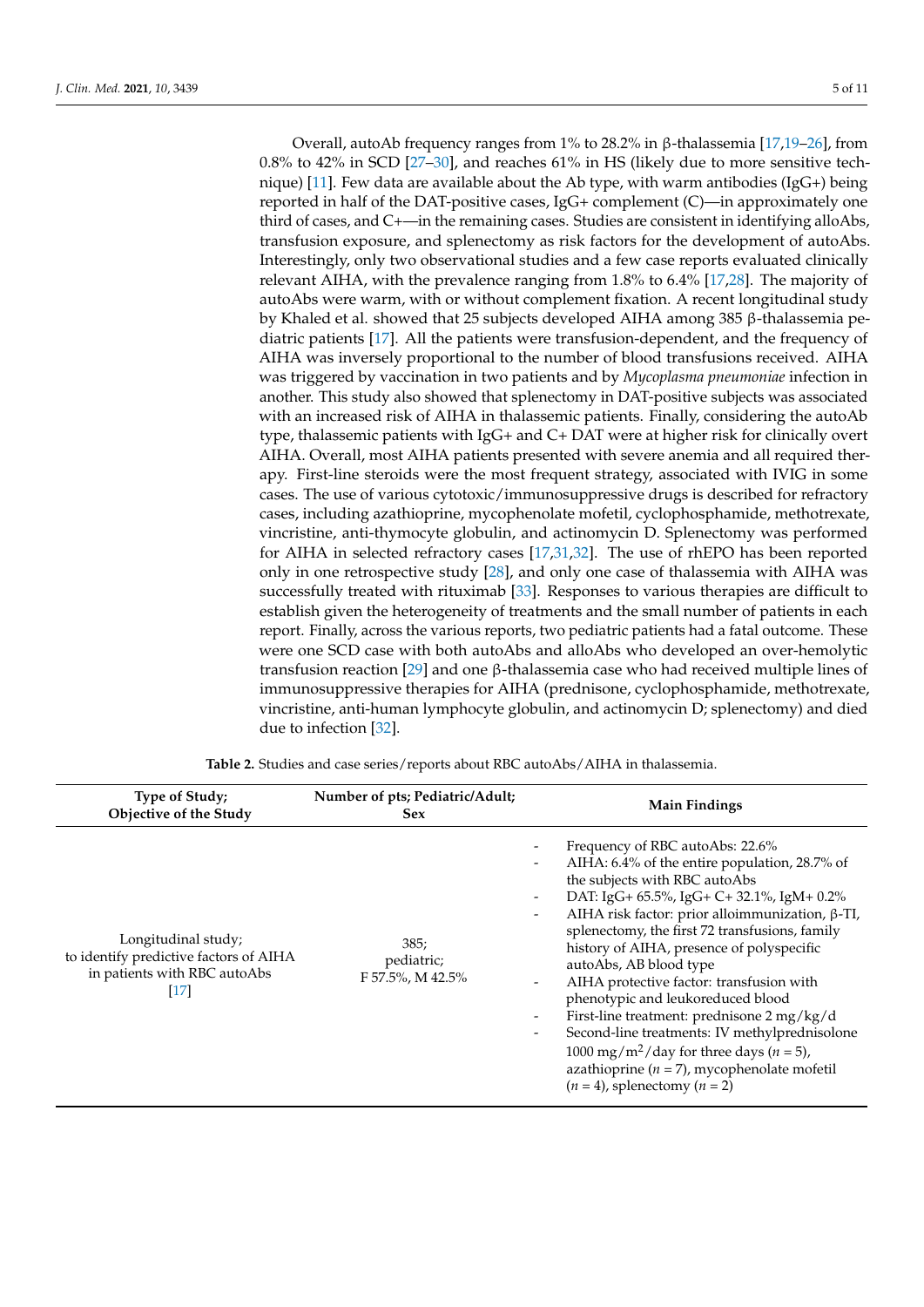| Type of Study;<br>Objective of the Study                                                                      | Number of pts; Pediatric/Adult;<br><b>Sex</b>    | <b>Main Findings</b>                                                                                                                                                                                                                                                                                                                                                                                                                                                                                                           |  |  |
|---------------------------------------------------------------------------------------------------------------|--------------------------------------------------|--------------------------------------------------------------------------------------------------------------------------------------------------------------------------------------------------------------------------------------------------------------------------------------------------------------------------------------------------------------------------------------------------------------------------------------------------------------------------------------------------------------------------------|--|--|
| Prospective observational study;<br>incidence of RBC autoAbs [19]                                             | 500;<br>pediatric and adult;<br>F 57%, M 43%     | Frequency of RBC autoAbs: 1%<br>No association with alloimmunization                                                                                                                                                                                                                                                                                                                                                                                                                                                           |  |  |
| Cross-sectional study<br>$[20]$                                                                               | 407;<br>pediatric and adult;<br>F 55%, M 45%     | Frequency of RBC autoAbs: 6.5%<br>Risk factor: alloAbs                                                                                                                                                                                                                                                                                                                                                                                                                                                                         |  |  |
| Frequency of RBC autoAbs<br>$[21]$                                                                            | 301;<br>NA;<br>NA                                | Frequency of RBC autoAbs: 15.9%<br>DAT: IgG+ 56.3%, IgG+ C+ 10.4%, C+ 33.3%<br>Risk factor: alloAbs                                                                                                                                                                                                                                                                                                                                                                                                                            |  |  |
| Frequency of RBC autoAbs<br>$[22]$                                                                            | 319;<br>pediatric and adult;<br>F 26.3%, M 73.7% | Frequency of RBC autoAbs: 28.2%<br>Risk factor: age, splenectomy, number of<br>transfusions                                                                                                                                                                                                                                                                                                                                                                                                                                    |  |  |
| Case-control study;<br>prevalance of autoAbs<br>$[23]$                                                        | 280;<br>pediatric and adult;<br>F 33.3%, M 66.7% | Frequency of RBC autoAbs: 1.8 %<br>DAT: IgG+ 100%<br>All ( $n = 5$ ) developed clinically significant AIHA<br>Treatment: steroids                                                                                                                                                                                                                                                                                                                                                                                              |  |  |
| Frequency of RBC autoAbs<br>$[24]$                                                                            | 200;<br>pediatric and adult;<br>F 53%, M 47%     | Frequency of RBC autoAbs: 16.5%<br>Risk factor: age, duration of transfusion support<br>and the total number of transfusions,<br>splenectomy                                                                                                                                                                                                                                                                                                                                                                                   |  |  |
| Retrospective and prospective<br>observational study; prevalence of<br>RBC autoAbs; risk factor analysis [25] | 118;<br>pediatric and adult;<br>F 50%, M 50%     | Frequency of RBC autoAbs: 22.8%<br>37% transient autoAbs without any treatment<br>DAT: IgG+ 48%, IgG+ C+ 52%<br>Risk factor: alloAbs, splenectomy                                                                                                                                                                                                                                                                                                                                                                              |  |  |
| Frequency of RBC autoAbs<br>[26]                                                                              | 49;<br>pediatric and adult;<br>F 49%, M 51%      | Frequency of RBC autoAbs: 2.14 %                                                                                                                                                                                                                                                                                                                                                                                                                                                                                               |  |  |
| Case series of AIHA<br>$\left[31\right]$                                                                      | 4;<br>pediatric;<br>F 25%; M 75%                 | DAT: IgG+<br>Treatment:<br>$\overline{\phantom{a}}$<br>Case 1: High-dose IVIG (CR)<br>Case 2: prednisone therapy (ineffective); then<br>azathioprine (PR); then High-dose IVIG (CR).<br>Splenectomy for significant splenomegaly<br>Case 3: prednisone therapy (ineffective); then<br>High-dose IVIG (PR).<br>Case 4: prednisone therapy (PR); then<br>High-dose IVIG (CR). Recurrence after therapy<br>interruption: treatment with IVIG repeated,<br>with CR<br>The standard dose of $2 g/kg$ was used for IVIG<br>treatment |  |  |

## **Table 2.** *Cont*.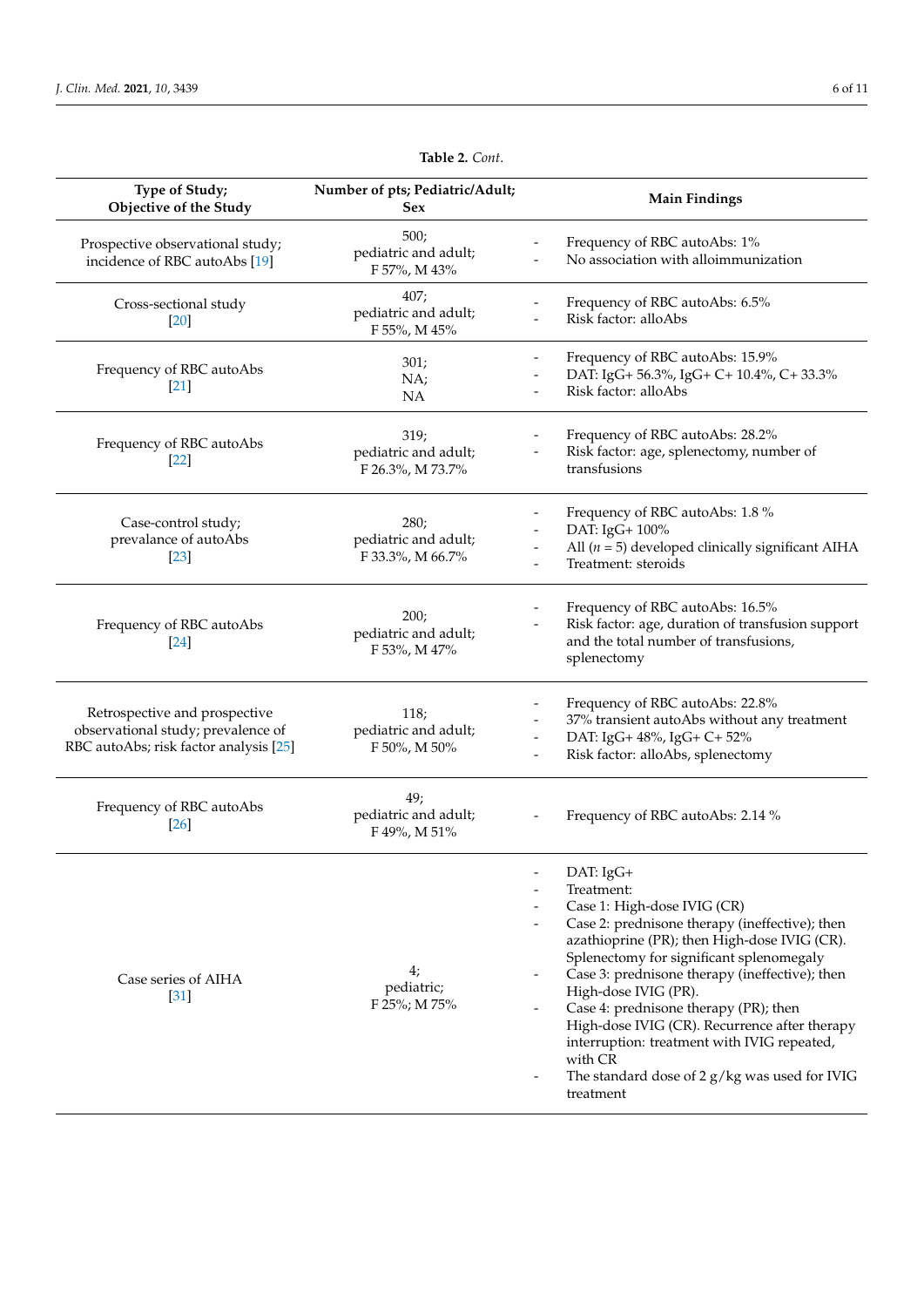<span id="page-6-0"></span>

| Type of Study;<br><b>Objective of the Study</b> | Number of pts; Pediatric/Adult;<br><b>Sex</b> | <b>Main Findings</b>                                                                                                                                                                                                                                                                                                                                                                                                                                                                                                                                                                                                               |
|-------------------------------------------------|-----------------------------------------------|------------------------------------------------------------------------------------------------------------------------------------------------------------------------------------------------------------------------------------------------------------------------------------------------------------------------------------------------------------------------------------------------------------------------------------------------------------------------------------------------------------------------------------------------------------------------------------------------------------------------------------|
| Case report of AIHA<br>$\left[34\right]$        | 2;<br>pediatric;<br>F 50%, M 50%              | Both cases of AIHA presented with severe<br>anemia<br>DAT: C+ (case 1); negative at diagnosis, then<br>strongly positive (case 2)<br>Treatment: transfusions, IVIG<br>$2 g/kg + methylprednisolone 30 mg/kg/d for$<br>3 days, followed by prednisolone 2 mg/kg/d in<br>both cases<br>Response: PR weeks later                                                                                                                                                                                                                                                                                                                      |
| Case report of AIHA<br>$[32]$                   | 1;<br>pediatric;<br>F                         | AIHA presenting with severe anemia<br>DAT: initially negative, IgG+ after splenectomy<br>Treatment: transfusion, oral prednisone<br>30 mg/day, cyclophosphamide 50 mg/day,<br>and methotrexate 2.5 mg/day: no hemolysis<br>reduction. Treatment with vincristine<br>1 mg/week, anti-human lymphocyte globulin<br>125 mg/day IV, and actinomycin D<br>15 mcg/kg/day for 5 days led to transient<br>decrease in transfusion requirement.<br>Splenectomy (for splenomegaly): no<br>improvement in hemolysis<br>The patient died at the age of 45 months of<br>bronchopneumonia, pericardial effusion, and<br>congestive heart failure |
| Case report of AIHA<br>$\left[33\right]$        | 1;<br>pediatric;<br>M                         | AIHA presenting with severe anemia<br>DAT: IgG+ C+. IAT positive as well<br>First-line treatment: prednisolone 45 mg/day,<br>then IVIG 20 mg in association (CR)<br>Second-line treatment at reactivation one year<br>-<br>later: rituximab 375 mg/m <sup>2</sup> (four doses) and<br>regular transfusion of red cell antigen (major<br>and minor)-matched blood (CR)                                                                                                                                                                                                                                                              |

**Table 2.** *Cont*.

RBC: red blood cells, autoAbs: autoantibodies; alloAbs: alloantibodies; AIHA: autoimmune hemolytic anemia; IV: intravenous; IVIG: intravenous immunoglobulin; F: female; M: male, CR: complete remission; PR: partial remission; DAT: direct antiglobulin test (with monospecific antisera unless otherwise specified).

| Table 3. Studies and case series/reports about RBC autoAbs/AIHA in SCD and CHAs. |
|----------------------------------------------------------------------------------|
|----------------------------------------------------------------------------------|

| <b>Type of Study</b><br>Objective of the Study<br><b>Disease</b> | Number of pts;<br>Pediatric/Adult;<br>Sex | <b>Main Findings</b>                                                                                                                                                                                                                                                                                                               |
|------------------------------------------------------------------|-------------------------------------------|------------------------------------------------------------------------------------------------------------------------------------------------------------------------------------------------------------------------------------------------------------------------------------------------------------------------------------|
| Prospective study<br>SCD, TDT<br>$[27]$                          | 158<br>Pediatric and adult<br>NA          | Freque; ncy of RBC autoAbs: 12%<br>$\overline{\phantom{a}}$<br>DAT: $C + (n = 12)$<br>$\overline{\phantom{a}}$<br>The antibody did not appear to be clinically important<br>$\sim$<br>since it became thermally reactive at 4 $\rm{^{\circ}C}$ and not at 37 $\rm{^{\circ}C}$<br>Risk factors: alloAbs<br>$\overline{\phantom{0}}$ |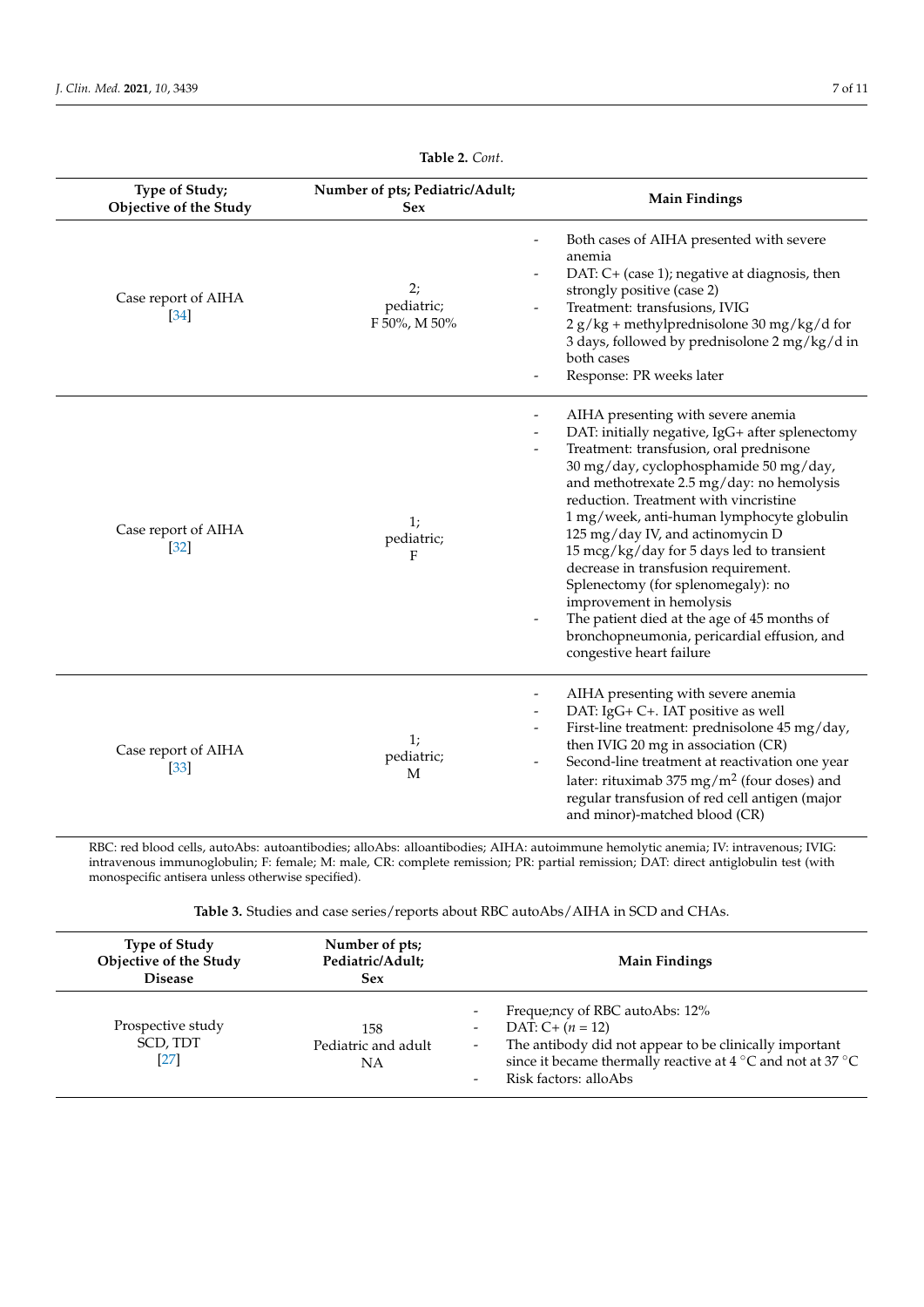<span id="page-7-0"></span>**Type of Study Objective of the Study Disease**

Retrospective study SCD [\[28\]](#page-10-6)

| Table 3. Cont.                                                           |
|--------------------------------------------------------------------------|
| Number of pts;<br>Pediatric/Adult;<br><b>Main Findings</b>               |
| Frequency of RBC autoAbs: 3.6% of the total, 8–9.7% of<br>the transfused |
| DAT: panagglutinin with no apparent specificity (83%)                    |
| Only 2/12 patients developed AIHA                                        |
| Risk factors: alloAbs<br>Pediatric and adult                             |
| Treatment and response of AIHA:                                          |
| case 1 (IgG): steroids, IVIG, EPO, and RBC transfusions.                 |
| CR after 2 months                                                        |
| case 2: unknown                                                          |
| Frequency of RBC autoAbs: 8%                                             |
| DAT: IgG+ $(n = 9)$ , IgG+ C+ $(n = 5)$                                  |
| AIHA $4/14$ patients (all IgG+ C+)                                       |
| Risk factors: alloAbs                                                    |
|                                                                          |

| Retrospective study.<br>Frequency, serological<br>characteristics, and clinical<br>significance of autoimmunization<br>in pediatric patients<br><b>SCD</b> [29] | 184<br>Pediatric<br>NA                 | Trequency of RDC autorios. 070<br>DAT: IgG+ $(n = 9)$ , IgG+ C+ $(n = 5)$<br>AIHA 4/14 patients (all IgG+ C+)<br>Risk factors: alloAbs<br>-<br>Treatment: corticosteroids, RBC transfusion<br>$\qquad \qquad \blacksquare$<br>Response: one fatal hemolytic reaction following<br>transfusion |
|-----------------------------------------------------------------------------------------------------------------------------------------------------------------|----------------------------------------|-----------------------------------------------------------------------------------------------------------------------------------------------------------------------------------------------------------------------------------------------------------------------------------------------|
| <b>SCD</b><br>[30]                                                                                                                                              | 12<br>Pediatric and adult              | Frequency of RBC autoAbs: 42%<br>DAT: IgG+ $(n = 1)$ , C+ $(n = 4)$<br>Risk factors: alloAbs, chronic transfusion                                                                                                                                                                             |
| Case series<br><b>SCD</b><br>$[35]$                                                                                                                             | 5<br>Pediatric and adult<br>$F$ 2, M 3 | DAT: $IgG+C+$<br>Risk factors: alloAbs<br>Treatment: steroids; mercaptopurine in one patient<br>$\overline{\phantom{0}}$<br>Response: CR/PR; autoAbs reverted to negative in all the<br>-<br>patients after hospital discharge                                                                |
| Case series and review of the<br>literature<br><b>SCD</b> [36]                                                                                                  | 2<br>Adult<br>1 M, 1 F                 | Case 1: severe anemia (Hb 2.8 g/dL). Treated with<br>prednisone, IVIG, and RBC transfusion<br>Case 2: severe anemia (Hb 4 g/dL), LDH was 3175 IU,<br>reticulocytes 28%. IgG+. Treated with prednisone with CR                                                                                 |
| HS<br>$[11]$                                                                                                                                                    | 91<br>adult<br>40 F, 51 M              | Frequency of RBC autoAbs by mitogen-stimulated DAT:<br>61%—IgG fraction bound to $\alpha$ - and $\beta$ -spectrin, Band 3,<br>and Band 4.9<br>The positive cases displayed increased reticulocytosis and<br>slightly reduced hemoglobin (Hb) values compared to the<br>negative ones          |

TDT: transfusion-dependent thalassemia, SCD: sickle cell disease; RBC: red blood cells, autoAbs: autoantibodies; alloAbs: alloantibodies; AIHA: autoimmune hemolytic anemia; IV: intravenous; IVIG: intravenous immunoglobulin; F: female; M: male, DAT: direct antiglobulin test (with monospecific antisera unless otherwise specified); EPO: erythropoietin; CR: complete remission; NA: not available.

#### **4. Discussion**

Although rare, AIHA is a serious and potentially life-threatening complication of congenital anemias. Our study represents the largest cohort of congenital anemias in which the prevalence and treatment of AIHA are evaluated. In our analysis, AIHA had a prevalence of 1%, which is lower than that reported in the paper by Khaled et al. [\[17\]](#page-10-0), which, however, included pediatric thalassemic patients only. Regarding triggers, we also observed that previous splenectomy, recent transfusions, infections, and pregnancy may be associated with the development of anti-RBC autoimmunity. However, in more than half of the patients, the trigger was not identified. Different prevalence between studies can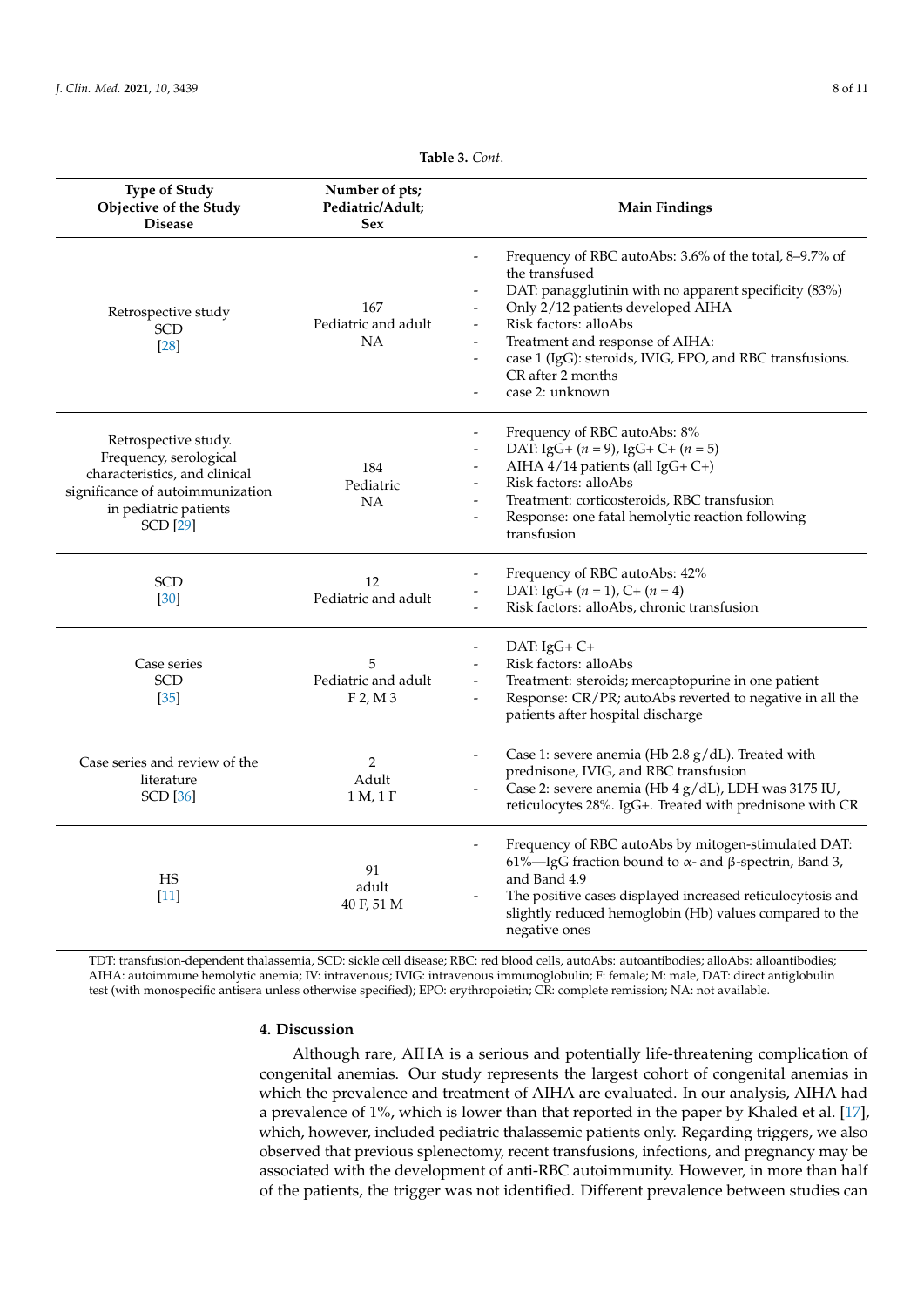be related either to heterogeneous populations or frequency of potential triggers. Indeed, infections are more frequent in children and in certain regions, and transfusion strategies and blood product may differ. Additionally, more severe CHAs with early transfusion requirement during childhood may be at higher risk of allo- and autoimmunization. Finally, it is largely accepted that immune system maturation is a dynamic concept evolving along with age and that the type and severity of several autoimmune conditions consistently vary from infancy to adulthood and elderly age. More importantly, in our study, we evaluated the prevalence of clinically overt AIHA, whilst most reports deal with the presence of anti-RBC autoAbs only (DAT positivity). As a matter of fact, the diagnosis of AIHA may be challenging in chronic hemolytic patients and, even more, in those on transfusions. In the former, hemolytic features are already present, and AIHA should be suspected in case of sudden drop of Hb levels or significant worsening of hemolytic markers. In the latter, a further flag may be the decrease of pretransfusion hemoglobin or the increase in the transfusion need. In addition, most patients in our series also exhibited anti-RBC alloAbs, which is a known finding in congenital anemias, particularly in transfusion-dependent ones. One of the key points is the distinction of autoAbs from alloAbs either in transfusiondependent or non-transfusion-dependent conditions. In fact, besides the importance of assigning the best-matched RBC units to the patient, recognition of the "true" AIHA is pivotal for proper therapy. In this study, all the patients received steroids, and mostly responded, whilst about 25% required further treatment. Of note, about 1/3 of the patients received rhEPO, which has been shown to be effective in primary AIHA [\[37\]](#page-10-20) avoiding possible myelotoxicity of immunosuppressants. Generally, therapy of AIHA in the context of congenital anemias is not codified, and therefore the guidelines available for primary forms are applied. If steroids are given cautiously in patients with congenital anemias and several comorbidities, second-line therapies raise even more concerns. Hydroxyurea, which is extensively used in SCD and some NTDT patients to increase the total amount of hemoglobin and fetal hemoglobin, has been recently demonstrated to alleviate complement activation in sickle cell patients, thus acquiring a potential role in AIHA management [\[38\]](#page-10-21). Use of plasma exchange (PEX) has also been reported in very severe AIHA [\[39\]](#page-10-22) in case of steroids/IVIG refractoriness. No cases of CHA-related AIHA receiving PEX have been reported; however, its use in CHA should be carefully evaluated, especially in SCD with the risk related to increased viscosity.

In this regard, a close collaboration with a transfusion medicine specialist is fundamental to perform DAT with more sensitive methods (microcolumn and solid phase tests, washings with low ionic strength solutions, or experimental methods) [\[10\]](#page-9-6), as well as to characterize the alloAbs by studying the eluate and performing extended phenotyping and genotyping when required.

The pathophysiology underlying the development of anti-RBC autoAbs in congenital anemias is object of several hypotheses. Some mechanisms include the exposure to foreign antigens, as occurs in transfusion-dependent patients developing alloAbs, or during pregnancy, the molecular mimicry after infections, the spread of hidden epitopes during the hemolytic process through the deformation of erythrocyte membranes due to exposure to neoantigens, and the release of the free heme. The latter is involved in post-translational diversification of circulating Abs, may induce complement activation on SCD RBCs, thus increasing the risk of autoimmune reactions [\[40\]](#page-10-23). Additionally, the abnormal structure of SCD and thalassemic RBCs (prematurely expressing senescence antigens) may be more easily recognized by the immune system, as also shown by the increased amounts of RBC-bound IgG detected in these patients. Finally, the ineffective erythropoiesis typical of hemoglobinopathies, along with a proinflammatory bone marrow milieu, may also favor the development of anti-erythroblast autoAbs.

#### **5. Conclusions**

In conclusion, AIHA in the context of congenital anemias may be challenging both from a diagnostic and a therapeutic point of view. Clinical suspicion should be high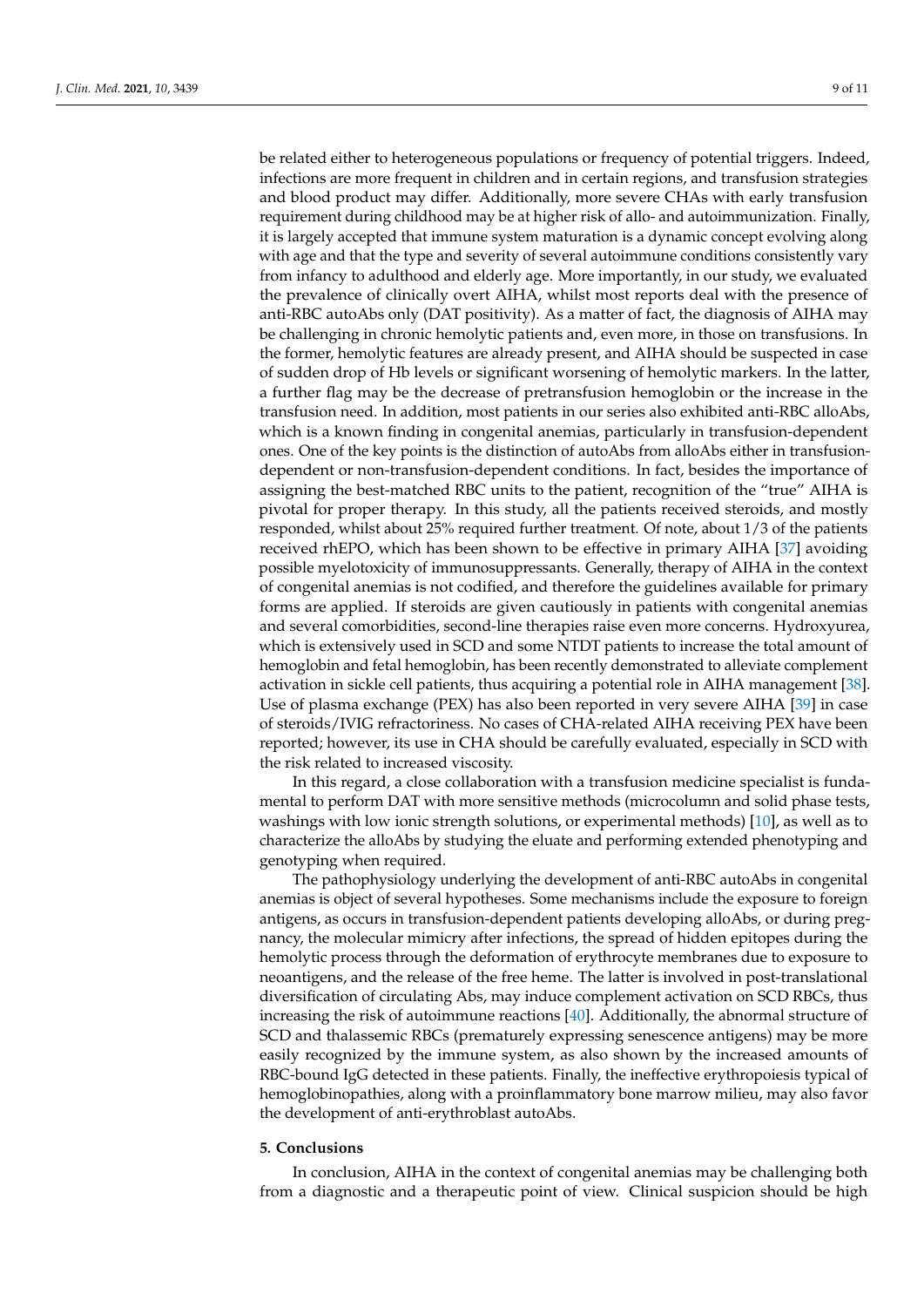and prompt a proper evaluation of hemolytic markers, bone marrow compensation, and assessment of the DAT positivity for alloAbs and autoAbs.

**Author Contributions:** Conceptualization, I.M., B.F. and W.B.; data curation, M.F., K.B., J.G., I.M., B.F. and N.R.; writing—original draft preparation, I.M., J.G., B.F. and W.B.; writing—review and editing, G.G. All authors have read and agreed to the published version of the manuscript.

**Funding:** This research received no external funding.

**Institutional Review Board Statement:** The study was approved by the ethical review committee of the coordinating center Comitato Etico Milano Area 2 and was carried out according to the principles established by the Declaration of Helsinki.

**Informed Consent Statement:** Informed consent was obtained from all the subjects involved in the study.

**Data Availability Statement:** The data presented in this study are available in the article.

**Conflicts of Interest:** J.G., M.F., K.B., N.R., G.G. declare no conflict of interest. I.M. reports receiving consultancy honoraria from Sanofi-Genzyme and Amicus Therapeutics; W.B. provided consultancy services to Agios, Alexion, Apellis, Biocryst, Bioverativ, Incyte, Momenta, and Novartis, and received lecture fees/congress support from Alexion, Incyte, Novartis, and Sanofi; B.F. reports receiving consultancy honoraria from Novartis, Amgen, and Momenta.

#### **References**

- <span id="page-9-0"></span>1. Piel, F.B.; Steinberg, M.H.; Rees, D.C. Sickle Cell Disease. *N. Engl. J. Med.* **2017**, *376*, 1561–1573. [\[CrossRef\]](http://doi.org/10.1056/NEJMra1510865) [\[PubMed\]](http://www.ncbi.nlm.nih.gov/pubmed/28423290)
- <span id="page-9-1"></span>2. Taher, A.T.; Weatherall, D.J.; Cappellini, M.D. Thalassaemia. *Lancet* **2018**, *391*, 155–167. [\[CrossRef\]](http://doi.org/10.1016/S0140-6736(17)31822-6)
- <span id="page-9-2"></span>3. Bunn, H.F. Pathogenesis and treatment of sickle cell disease. *N. Engl. J. Med.* **1997**, *337*, 762–769. [\[CrossRef\]](http://doi.org/10.1056/NEJM199709113371107)
- <span id="page-9-3"></span>4. Mohandas, N. Inherited hemolytic anemia: A possessive beginner's guide. *Hematol. Am. Soc. Hematol. Educ. Program* **2018**, *2018*, 377–381. [\[CrossRef\]](http://doi.org/10.1182/asheducation-2018.1.377)
- 5. Mohandas, N.; Gallagher, P.G. Red cell membrane: Past, present, and future. *Blood* **2008**, *112*, 3939–3948. [\[CrossRef\]](http://doi.org/10.1182/blood-2008-07-161166)
- 6. Grace, R.F.; Mark Layton, D.; Barcellini, W. How we manage patients with pyruvate kinase deficiency. *Br. J. Haematol.* **2019**, *184*, 721–734. [\[CrossRef\]](http://doi.org/10.1111/bjh.15758)
- 7. Cappellini, M.D.; Cohen, A.; Porter, J.; Taher, A.; Viprakasit, V. (Eds.) *Guidelines for the Management of Transfusion Dependent Thalassaemia (TDT)*, 3rd ed.; Thalassemia International Federation: Nicosia, Cyprus, 2014.
- <span id="page-9-4"></span>8. Chou, S.T.; Alsawas, M.; Fasano, R.M.; Field, J.J.; Hendrickson, J.E.; Howard, J.; Kameka, M.; Kwiatkowski, J.L.; Pirenne, F.; Shi, P.A.; et al. American Society of Hematology 2020 guidelines for sickle cell disease: Transfusion support. *Blood Adv.* **2020**, *4*, 327–355. [\[CrossRef\]](http://doi.org/10.1182/bloodadvances.2019001143)
- <span id="page-9-5"></span>9. Elbadry, M.I.; Khaled, S.A.A.; Ahmed, N.M.; Abudeif, A.; Abdelkareem, R.M.; Ezeldin, M.; Tawfeek, A. Acute human parvovirus B19 infection triggers immune-mediated transient bone marrow failure syndrome, extreme direct hyperbilirubinaemia and acute hepatitis in patients with hereditary haemolytic anaemias: Multicentre prospective pathophysiological study. *Br. J. Haematol.* **2021**, *193*, 827–840. [\[CrossRef\]](http://doi.org/10.1111/bjh.17484)
- <span id="page-9-6"></span>10. Barcellini, W.; Zaninoni, A.; Giannotta, J.A.; Fattizzo, B. New Insights in Autoimmune Hemolytic Anemia: From Pathogenesis to Therapy Stage 1. *J. Clin. Med.* **2020**, *9*, 3859. [\[CrossRef\]](http://doi.org/10.3390/jcm9123859) [\[PubMed\]](http://www.ncbi.nlm.nih.gov/pubmed/33261023)
- <span id="page-9-7"></span>11. Zaninoni, A.; Vercellati, C.; Imperiali, F.G.; Marcello, A.P.; Fattizzo, B.; Fermo, E.; Bianchi, P.; Grossi, C.; Cattaneo, A.; Cortelezzi, A.; et al. Detection of red blood cell antibodies in mitogen-stimulated cultures from patients with hereditary spherocytosis. *Transfusion* **2015**, *55*, 2930–2938. [\[CrossRef\]](http://doi.org/10.1111/trf.13257)
- <span id="page-9-8"></span>12. Barcellini, W.; Giannotta, J.; Fattizzo, B. Autoimmune hemolytic anemia in adults: Primary risk factors and diagnostic procedures. *Expert Rev. Hematol.* **2020**, *13*, 585–597. [\[CrossRef\]](http://doi.org/10.1080/17474086.2020.1754791)
- <span id="page-9-9"></span>13. Jager, U.; Barcellini, W.; Broome, C.M.; Gertz, M.A.; Hill, A.; Hill, Q.A.; Jilma, B.; Kuter, D.J.; Michel, M.; Montillo, M.; et al. Diagnosis and treatment of autoimmune hemolytic anemia in adults: Recommendations from the First International Consensus Meeting. *Blood Rev.* **2020**, *41*, 100648. [\[CrossRef\]](http://doi.org/10.1016/j.blre.2019.100648) [\[PubMed\]](http://www.ncbi.nlm.nih.gov/pubmed/31839434)
- <span id="page-9-10"></span>14. Russo, R.; Gambale, A.; Langella, C.; Andolfo, I.; Unal, S.; Iolascon, A. Retrospective cohort study of 205 cases with congenital dyserythropoietic anemia type II: Definition of clinical and molecular spectrum and identification of new diagnostic scores. *Am. J. Hematol.* **2014**, *89*, E169–E175. [\[CrossRef\]](http://doi.org/10.1002/ajh.23800)
- <span id="page-9-11"></span>15. Barcellini, W.; Fattizzo, B.; Zaninoni, A.; Radice, T.; Nichele, I.; Di Bona, E.; Lunghi, M.; Tassinari, C.; Alfinito, F.; Ferrari, A.; et al. Clinical heterogeneity and predictors of outcome in primary autoimmune hemolytic anemia: A GIMEMA study of 308 patients. *Blood* **2014**, *124*, 2930–2936. [\[CrossRef\]](http://doi.org/10.1182/blood-2014-06-583021) [\[PubMed\]](http://www.ncbi.nlm.nih.gov/pubmed/25232059)
- <span id="page-9-12"></span>16. Barcellini, W.; Fattizzo, B. Clinical Applications of Hemolytic Markers in the Differential Diagnosis and Management of Hemolytic Anemia. *Dis. Markers* **2015**, *2015*, 635670. [\[CrossRef\]](http://doi.org/10.1155/2015/635670) [\[PubMed\]](http://www.ncbi.nlm.nih.gov/pubmed/26819490)